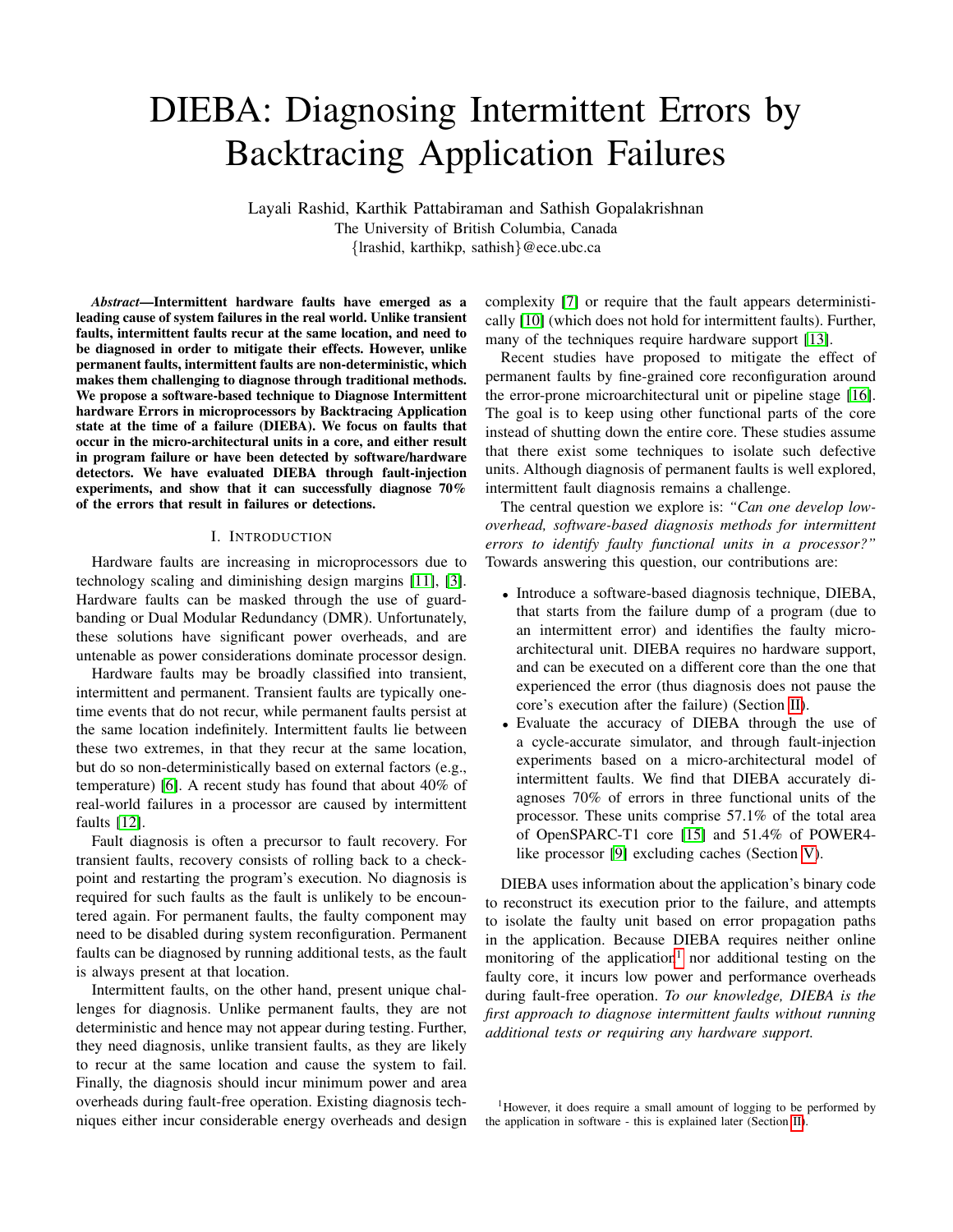

<span id="page-1-3"></span>Fig. 1. Overview of our diagnosis technique.

## II. APPROACH

<span id="page-1-0"></span>This section presents DIEBA, our approach for diagnosing intermittent hardware errors based on application failures. We start with an overview of DIEBA (Section [II-A\)](#page-1-1), describe the construction of the Dynamic Dependence Graph (DDG) [\[1\]](#page-5-10), which is an essential structure used by DIEBA, then we discuss the design choices and assumptions made in DIEBA's design (Section [II-B\)](#page-1-2).

#### <span id="page-1-1"></span>*A. Overview*

DIEBA is triggered by an intermittent-error detection or program failure; the technique uses program information at the time of error detection or failure, along with some additional information, to identify faulty functional units (Figure [1\)](#page-1-3).

DIEBA's Inputs (Figure [1,](#page-1-3) Box 3) are: (1) program binary, (2) inputs that were provided to the program including any sources of non-determinism introduced by the operating system, (3) the crash dump file of the program consisting of the register file contents, memory dump and the program and instruction counters<sup>[2](#page-1-4)</sup> (these are available in standard coredump files), and (4) program signature (see Section [III-A2\)](#page-2-0).

DIEBA's Output (Figure [1,](#page-1-3) Box 5) is the functional unit where the intermittent error occurred. In the current version of DIEBA we support arithmetic and logical units (both integer and floating-point), in addition to the load-store unit. For most fine-grained repair and reconfiguration techniques (e.g., Stagenet [\[8\]](#page-5-11), Core Cannibalization [\[16\]](#page-5-7)) it is sufficient to resolve the fault to the granularity of functional units/pipeline stages.

Technique At a high level, DIEBA attempts to reconstruct the execution of the program prior to the error detection or failure. Because we have found experimentally that most intermittent errors lead to program crashes within a few thousands of instructions from the start of an error (Section [V\)](#page-4-0), it suffices to reconstruct the last few thousands of instructions of the program prior to the failure (the number of instructions is a configurable parameter of the technique). Based on the reconstruction of the program execution, DIEBA can infer the portions of a program's state that were corrupted by the error (by computing a diff of the two states). DIEBA

then backtraces the corrupted data by following the program's dynamic dependence graph (DDG), which is a representation of the dependencies among the program's dynamic instructions to identify the error-propagation paths in the program.

To build a DDG of a program, DIEBA needs two aspects of a program's execution to be recorded. First, DIEBA needs a log of all sources of non-determinism in the program (including its inputs) in order to faithfully reproduce its behaviour. Second, DIEBA needs to log the control flow of the program prior to its failure, because an intermittent error can modify the program's control flow. This is achieved by maintaining a program signature. Based on these two elements, DIEBA reconstructs the program's execution on a different (reliable) core to generate what we call a *fault-free run* (the means of obtaining a reliable core are explained in Section [II-B\)](#page-1-2).

Finally, DIEBA attempts to identify the faulty functional unit based on data propagation paths that were affected by the error. This is based on mapping instructions to the corresponding functional units in the processor.

## <span id="page-1-2"></span>*B. Design Choices and Assumptions*

*a) Design choices:* DIEBA is executed on a different core than the one that experienced failure. This is because we do not want the diagnosis process to be affected by the intermittent fault that could potentially recur. Further, because the fault is intermittent, the fault-prone core can continue to be used while the diagnosis is taking place on another core. Therefore, DIEBA does not perturb the fault-prone core.

We assume the availability of a non-faulty core to run DIEBA. One way to achieve this is to run two cores (dual modular redundancy, DMR), so that an error in one core will be caught by the other, as long as both cores do not experience the same error. This does *not incur additional performance and power overheads in the fault-free case*. We assume, as Li et al. [\[10\]](#page-5-5) have done, that only in the infrequent event of a crash or error detection is the DMR mode invoked [3](#page-1-5).

*b) Assumptions:* In addition to assuming the availability of non-faulty cores, the main assumptions in DIEBA are:

- No simultaneous faults We also assume that at most one functional unit of the processor is fault-prone during a given execution of the program. This assumption is justified because intermittent faults are relatively infrequent compared to the typical execution time of many applications, and hence are unlikely to affect multiple functional units.
- Fault locations We only consider faults in the processor's load-store unit, the integer arithmetic and logic unit (ALU) and the floating point unit (FPU) and not in the units comprising the processor's front-end such as the fetch and decode units. As a software-based technique, DIEBA does not have enough observability to diagnose errors in such units. Moreover, we assume that all the memory is protected using parity or ECC, and hence does not experience software-visible errors.

<span id="page-1-5"></span><sup>3</sup>It is also possible to run DIEBA at a completely different location by sending the system state at failure over a network connection.

<span id="page-1-4"></span> $2$ The instruction counter keeps track of the number of dynamic instructions executed in the program, and is available as a performance counter in x86 architectures.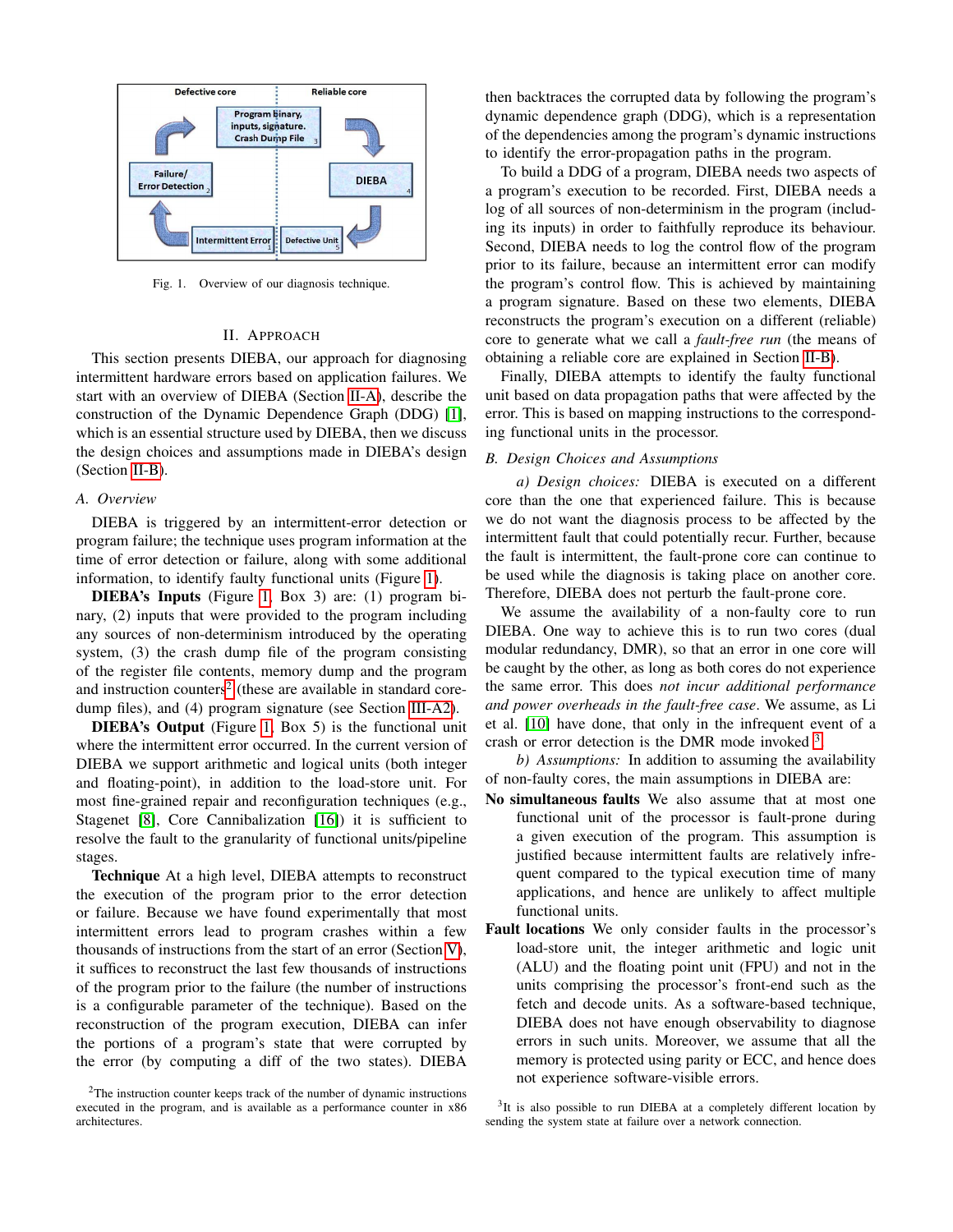#### III. DIEBA IMPLEMENTATION

We start this section by explaining how we reconstruct the program's execution prior to the failure. This is a crucial step for the DIEBA technique. Next, we discuss the details of DIEBA's implementation (Section [III-B\)](#page-2-1). Then we show an example to illustrate DIEBA's operation (Section [III-C\)](#page-3-0).

## <span id="page-2-2"></span>*A. Reconstruction of Program's Execution*

As mentioned earlier, reconstructing the execution of the program prior to its failure imposes two monitoring requirements: first, we need to identify and reproduce faithfully all sources of non-determinism (e.g., user inputs and interrupts). Second, we need to capture the control flow prior to the failure. We address these two aspects below.

<span id="page-2-3"></span>*1) Non-determinism:* To enable an execution replay of a program, all sources of non-determinism in the program should be recorded by logging the associated events during the original execution (i.e., record phase). These events include inputs, interrupts, messages exchanged with other processors and inter-leavings among threads (for multi-threaded programs).

There has been significant work in performing deterministic replay in multi-processor and multi-core systems to support software debugging and fault-tolerance. Hardware-based replay systems such as Flight Data Recorder [\[17\]](#page-5-12), for example, has low performance overheads (less than 2%). Our technique is orthogonal to the specific type of replay system used.

<span id="page-2-0"></span>*2) Control flow:* Intermittent faults can affect branch or jump instructions in a program, in which case the control flow of the affected program will deviate from the correct one. However, we need to capture the control flow of the program prior to its failure in order to reconstruct its execution after the failure. We therefore instrument the program's binary to record a log of the last  $n$  basic blocks (BBs). This instrumentation is added to the program's executable, and does not require its source code.

The idea of program signatures is not new. For example, signatures have been extensively used to detect control-flow errors [\[2\]](#page-5-13). We use signatures not to detect errors, but rather to replay a program's control-flow.

We partition a program into a set of BBs, and add a store instruction at the end of each BB to save the BB identifier in a buffer. The BB identifier is a unique identifier for each BB in the program.

BB identifiers are stored in a ring buffer in memory. In case of a failure, this buffer will be written to the crash dump file. This buffer is circular since only the most recent identifiers are needed for the diagnosis technique. This is because most intermittent faults cause programs to crash soon after they occur, so only the last few thousands of instructions and hence, the last few thousands of Control-Flow Instructions (CFIs) will be analyzed.

## <span id="page-2-1"></span>*B. The DIEBA Algorithm*

We now describe the details of the DIEBA algorithm. The algorithm attempts to reconstruct the execution of the program based on the information gathered in Section [III-A.](#page-2-2) We call

this the *fault-free run* of the program, as it is executed on a non-faulty core (see Section [II-B\)](#page-1-2). DIEBA then compares the state of the fault-free run at the failing instruction with the state in the failing run. All differences in state are marked as *strong clues*; we know for certain that these elements were corrupted by the error. The algorithm then attempts to trace back from the strong clues using the program's data dependencies to identify the set of all program elements that may have been corrupted by the error. We call these *weak clues*, as these are based on heuristics, and so we cannot be certain that they were corrupted by the error. Finally, the algorithm maps the corrupted propagation paths to the functional units they used in their execution in order to identify the unit that was likely responsible for the corruption. The detailed algorithm is as follows:

(1) Create a fault-free run of the failed program: In this step, we replay the execution of the failed program on a nonfaulty core using the information gathered in Section [III-A1\)](#page-2-3) as follows: (1) When a non-deterministic data item is read by the program, this data is substituted with the value recorded by the replay tool, and (2) when the program executes a controlflow instruction (CFI), the target address of this instruction is compared with the value recorded in the program's signature (if an entry exists for the CFI). If the addresses do not match, then the CFI's target in the fault-free run is substituted with the address stored in the signature. This makes the fault-free run mimic the control flow of the failing run. In addition, the mismatched CFI is added to the set of strong clues considered by the technique (as it was corrupted by the fault). The faultfree run is terminated when the instruction address and the dynamic count of instructions match that of the failing run, i.e., at the dynamic instruction that crashed the program.

(2) Capture the trace of the fault-free run and construct the DDG: The PC, instruction type (e.g., branch, add) and operands are logged to a trace file for each instruction. Note that this recording is done during diagnosis time only, and does not affect the running program in any way. The Dynamic Dependence Graph (DDG) is constructed from the trace file.

(3) Find the erroneous registers and memory data in the program: Compare the final register file and the memory state of the fault-free run with the corresponding register file and memory state of the failure run to find the set of mismatched registers and memory locations. These locations are also added to the set of strong clues. For convenience, we use the term strong clue to refer to both the members of the set and to the last dynamic instructions (or nodes) that modify them in the program.

(4) Compute backward propagations sets: Use the DDG constructed in step 2 to find all error propagation paths [4](#page-2-4) that result in changes to strong clues. This can be done by traversing the predecessors of the instructions that directly affect the erroneous registers, memory locations and CFIs. Such precise backtracing is possible because we use the

<span id="page-2-4"></span><sup>4</sup>A propagation path is a set of instructions that have data dependencies among them.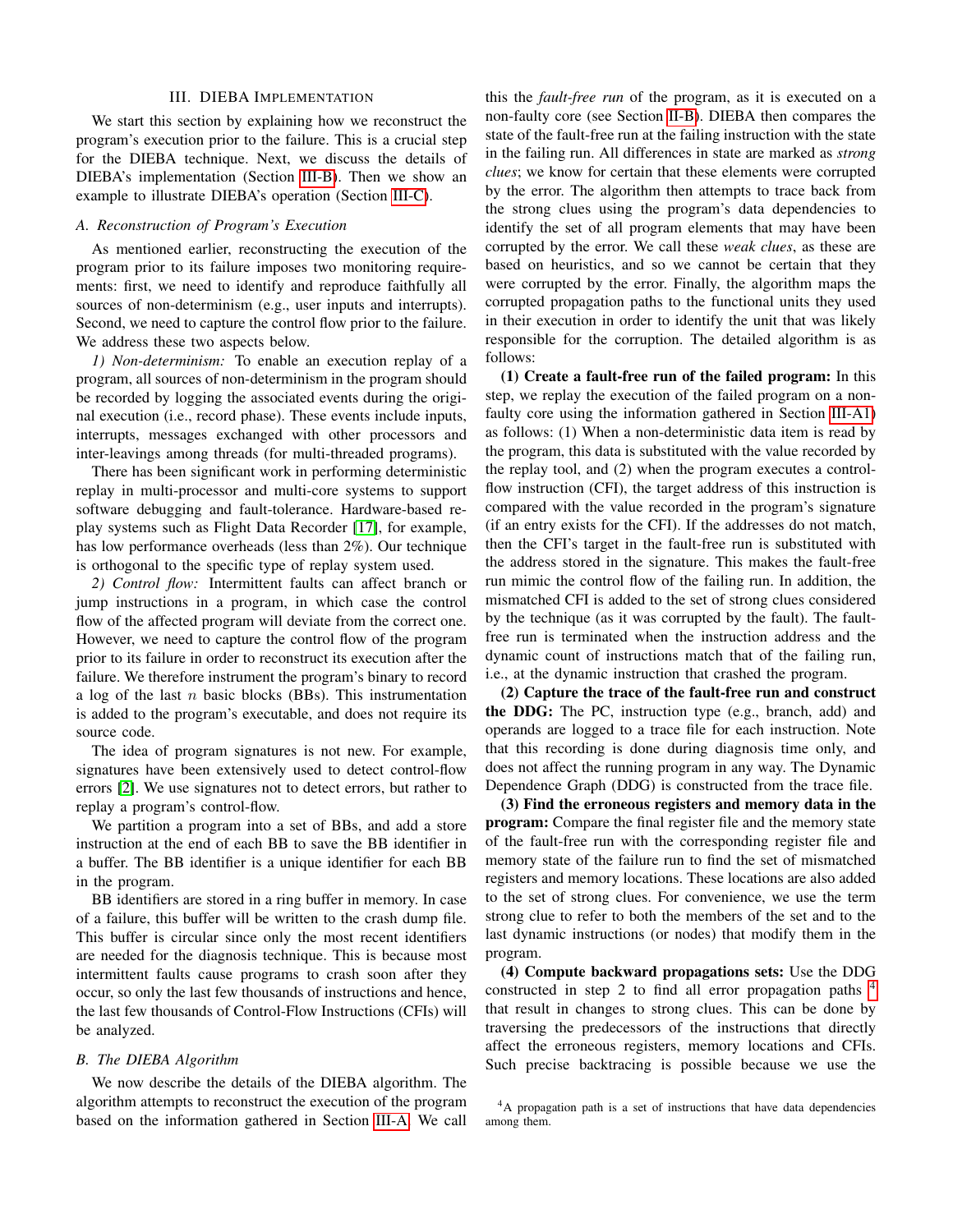dynamic trace (step 3) to construct the DDG, and hence have complete information about the execution.

(5) Prune the propagations paths: In the previous step, some of the weak clues found in propagation paths are marked as erroneous just because they have been used as operands in instructions that generated incorrect results, although these operands were not affected by the fault. DIEBA attempts to find these correct operands by checking if they have contributed to some other correct computation(s) in the program, and if so, eliminates them from the corresponding propagation path. This is a heuristic as it is possible that the error is masked by the other computation, and hence we may miss some erroneous data. Nonetheless, we find that this heuristic works well in practice.

(6) Identify the defective unit: In this step, we identify the functional unit that likely experienced the defect as being faulty, by analyzing the error propagation paths and identifying the functional units used by the instructions in the paths. We consider arithmetic/logic instructions (both integer and floating point) and load-store instructions. We then count the number of paths in which a particular unit is used, by associating a counter with the unit. The unit with the highest usage count across all propagation paths is then labeled as defective. The idea of using a counter to infer the defective unit is similar to that of Bower et al. [\[4\]](#page-5-14).

### <span id="page-3-0"></span>*C. Example*

We illustrate the operation of the DIEBA algorithm in the previous section with the example introduced earlier. Table [I](#page-3-1) shows the assembly code fragment corresponding to the example<sup>[5](#page-3-2)</sup>.

Consider an intermittent fault that affects the Integer ALU, such that three instructions that use the ALU are erroneous; 0x40d628, 0x40d638 and 0x40d648 (nodes 5, 7 and 9). This error causes the jump instruction at 0x40d678 to branch to an invalid code address, which leads to a crash. For this example, we assume that the program is loop-free, and hence there is a one-to-one correspondence between node numbers and addresses in the DDG. Figure [2](#page-3-3) shows the DDG corresponding to the code fragment. For simplicity, we have numbered the nodes starting from 1. Also, the DDG only includes the instructions that appear in this example.

We illustrate the algorithm step-by-step on the example.

In step 1, the failed program is re-executed on a fault-free processor, and the fault-free run is constructed. The fault-free run is terminated at PC 0x40d678 as the program crashes at this instruction. For simplicity, we assume that there are no faulty branches or jumps in the replay.

During the re-execution, a trace file is gathered and its DDG is constructed (step 2). The registers contents and the memory state of the fault-free run is compared with that of the failing run (step 3). The technique finds that register #18 is erroneous, because it is updated at PC 0x40d628, which is directly affected by the error. Moreover, register #6 is

<span id="page-3-2"></span><sup>5</sup>The example is in MIPS-like assembly language.

<span id="page-3-1"></span>TABLE I AN EXAMPLE SET OF DYNAMIC INSTRUCTIONS USED TO DEMONSTRATE THE DIAGNOSIS ALGORITHM.

| <b>Node</b>    | <b>Address</b> | <b>Instruction</b>                |
|----------------|----------------|-----------------------------------|
| 1              | 0x40d608       | addiu \$gp[28], \$gp[28], -23296  |
| $\overline{2}$ | 0x40d610       |                                   |
| 3              | 0x40d618       | addiu \$s1[17], \$gp[28], 42      |
| $\overline{4}$ | 0x40d620       | addiu \$sp[29], \$sp[29], -40     |
| 5              | 0x40d628       | addu \$s2[18], \$zero[0], \$v1[3] |
| 6              | 0x40d630       | sw \$s2[18],-32396(\$gp[28])      |
| 7              | 0x40d638       | addiu \$a1[5], \$t4[12], -24      |
| 8              | 0x40d640       | sw \$a0[4],-32362(\$gp[28])       |
| 9              | 0x40d648       | addu \$a2[6], \$a1[5], \$v1[3]    |
|                | 0x40d650       | ial 401900                        |
| 10             | 0x40d658       | addu \$a1[5], \$s1[17], \$s0[16]  |
| 11             | 0x40d660       | sw \$a1[5],-32400(\$gp[28])       |
| 12             | 0x40d668       | addu \$a2[6], \$a2[6], \$s2[18]   |
| 13             | 0x40d670       | addiu \$sp[29], \$sp[29], -40     |
|                | 0x40d678       | $ir$ \$a2 $[6]$                   |



<span id="page-3-3"></span>Fig. 2. The DDG constructed using code fragment in Table [I.](#page-3-1) Light grey nodes represent weak clues, while dark grey nodes represent strong clues.

erroneous because it is also affected directly by the error at PC 0x40d648. Therefore, the set of erroneous registers for this example are #18 and #6. Also, by comparing the memory states of the failure run and the fault-free run, the technique finds that the data that has been stored in memory address -32396(\$gp[28]) is erroneous (the error propagates to -32396(\$gp[28]) through register #18 which was affected directly by the error at PC 0x40d628). Thus, the strong clues identified in this example constitute registers #18 and #6 and memory address -32396(\$gp[28]). These correspond to the DDG nodes: 5, 12 and 6, in dark grey Figure [2.](#page-3-3)

In step 4, the technique traverses the predecessors of the strong clues (i.e., nodes 5, 12 and 6) and backtraces them until the start of the code fragment (the backtracing window is limited by a few thousands of instructions before the failure location or the start of the program, whichever comes first). The data produced by these instructions are the weak clues. The traversed nodes appear in light grey colour in Figure [2.](#page-3-3) Table [II](#page-4-1) shows the erroneous propagation paths identified by the technique. For example, nodes 5 and 9 are used to compute node 12. There are two propagation paths corresponding to this node (rows 2 and 3 of the table). Note that immediate values are not represented by nodes in DDG, and hence do not appear in the table. Due to the simplicity of the example, we cannot show the pruning of the propagation paths (step 5).

The final step in the diagnosis (step 6) is to identify the defective unit. We map each propagation path that appears in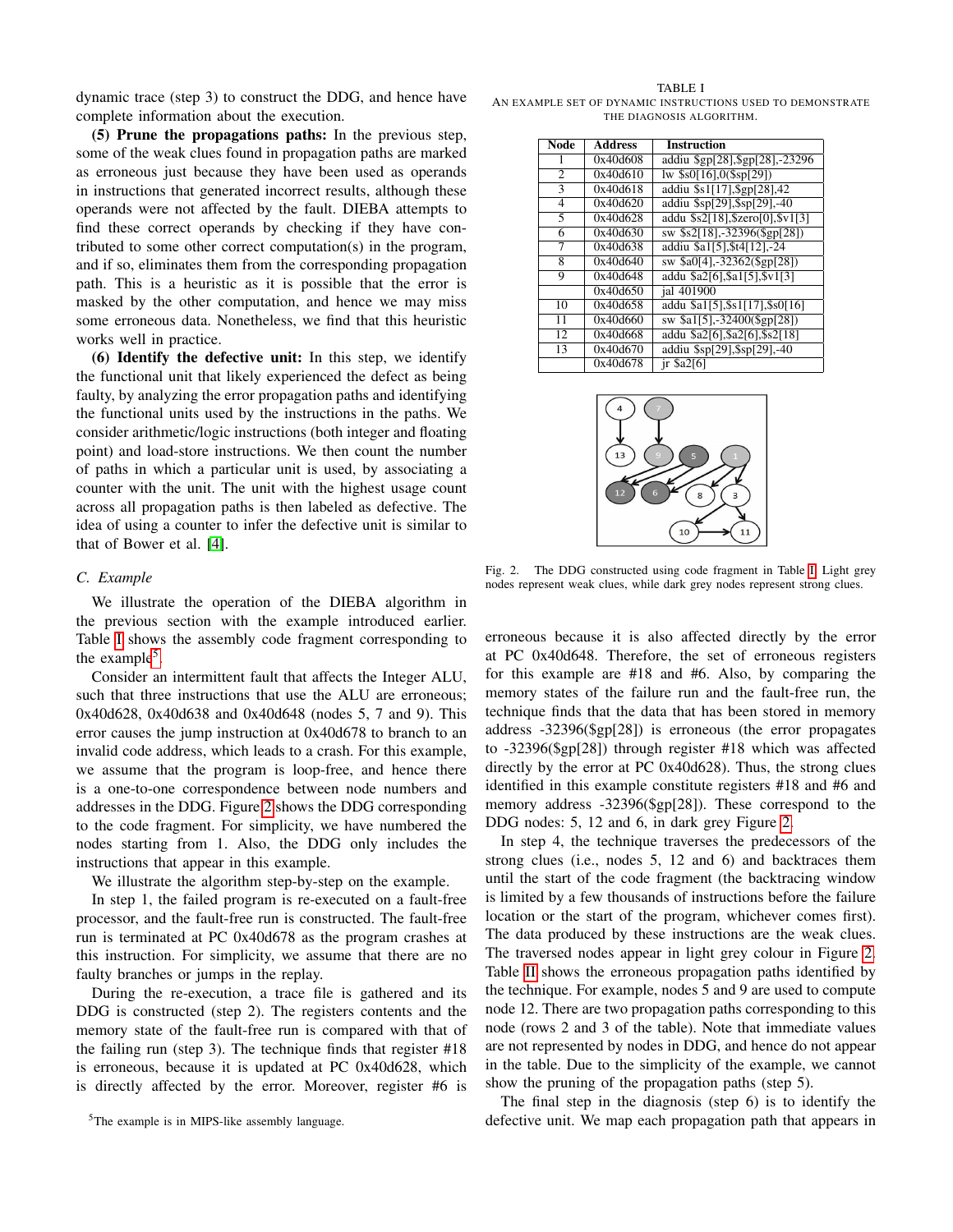TABLE II BACKTRACKING PATHS FOR THE EXAMPLE CODE.

<span id="page-4-1"></span>

| Propagation Path in Nodes | Units Used          |
|---------------------------|---------------------|
|                           | Integer ALU         |
| 1 and $5 \rightarrow 6$   | Integer ALU and LSU |
| 5 and 9 $\rightarrow$ 12  | Integer ALU         |
| $7 \rightarrow 9$         | Integer ALU         |

Table [II](#page-4-1) to the functional units used by the path's instructions. DIEBA maintains a counter for each unit based on the number of paths in which it is used. The Integer ALU's counter will be 4 (used in 4 paths) and the Load-Store Unit's (LSU's) counter will be 1 (used in one path). Therefore, DIEBA concludes that Integer ALU is the defective unit in this example (which is the correct diagnosis).

## IV. EXPERIMENTAL SETUP

We use fault-injection to evaluate the accuracy of DIEBA. We built our fault-injection tool based on the cycle-accurate microarchitectural-level SimpleScalar simulator (Alpha simoutorder) [\[5\]](#page-5-15). In our experiment, we assume a simple core with almost no redundancy among functional units. Our modified simulator injects faults into specific microarchitectural units, collects crash dump files and performs program replays.

We use 5 integer and 2 FP benchmarks from the SPEC2006 suite for our evaluation. After the injection, we monitor the benchmark for the following events, (1) the benchmark terminates with a hardware trap, thus leading to a crash, or (2) the number of data values corrupted by the fault crosses a predetermined threshold (500 in our experiments). The first event signifies a program failure, while the second event signifies a likely detection of the error by a software-based error detection mechanism. This is based on prior work that has shown that errors that have a high fanout in a program often lead to application crashes [\[14\]](#page-5-16).

The experiment consists of the following two phases.

*Injection phase* Each fault-injection experiment involves the following parameters: (1) fault location, (2) fault start, (3) fault duration and (4) fault model. We show the possible values/ranges we used in our experiment in Table [III.](#page-4-2) The fault models are chosen to represent common causes of intermittent faults such as wearout and temperature hot-spots. For the integer ALU, multiplier, divider and the floating point (FP) units, we injected the destination register, while for the Load-Store Unit (LSU) we injected the data stored/ loaded and the memory address (each of these locations represents a different injection).

For each benchmark program we injected 3500 faults. Only one fault is injected in each execution to ensure controllability. If the fault results in a program crash or an error is detected (based on the threshold value), then the failure dump consisting of the register file, memory footprint and the program counter is captured at the time of the crash, as also the number of instructions that were executed by the program.

*Diagnosis phase* We extracted the failure dumps of all injected faults that result in a failure, and ran DIEBA on the

TABLE III FAULT-INJECTION PARAMETERS.

<span id="page-4-2"></span>

| Fault Param-<br>eter | <b>Value/Range</b>                                |  |  |
|----------------------|---------------------------------------------------|--|--|
|                      |                                                   |  |  |
| Location-bit         | A bit chosen randomly from 0 to 63 in a microar-  |  |  |
|                      | chitectural unit.                                 |  |  |
| Location-unit        | Integer ALU, multiplier, divider, LSU (data, read |  |  |
|                      | address, write address), FPU                      |  |  |
| Start cycle          | A cycle chosen randomly from 1 to 1,000,000       |  |  |
| Duration             | 5, 50, 100, 500, 10,000 or 20,000 cycle           |  |  |
| Model                | Stuck-at-one/zero/last-value and Dominant-0/1     |  |  |

extracted dumps. We did not implement execution replay of the program, relying instead on the simulator's capabilities to deterministically reconstruct the program's execution. We also log the control flow of the program internally within the simulator to emulate the recording of program signatures. We compare the output of DIEBA with the injected locations to measure its accuracy.

## V. RESULTS

<span id="page-4-0"></span>We present the results of evaluating DIEBA in this section. First, we present the overall results of the fault-injection experiments performed. Next, we measure the accuracy of DIEBA via fault-injections and for different fault locations.

## *A. Fault Injections*

We inject faults into each benchmark program and monitor it for the presence of either crashes or error detections. We find that about 75% of the injected errors are activated (errors manifest themselves to the program). Out of the activated faults, 34% are benign (do not affect the program's state)(on average), 50% cause program crashes, and the remaining 16% lead to Silent-Data Corruptions (SDC). Using our detectors, we are able to detect 6% of the activated faults that cause SDCs. Therefore, of the activated faults, we find that about 56% lead to crashes or detections (Tabl[eIV\)](#page-4-3).

<span id="page-4-3"></span>TABLE IV NUMBER/PERCENTAGE OF PROGRAM CRASHES OR ERROR DETECTIONS AND CRASH DISTANCE IN DYNAMIC INSTRUCTIONS (CD) FOR EACH BENCHMARK.

| Bench. | mcf   | $_{\text{ecc}}$ | bzip2 | astar | perl. | dealII | soplex |
|--------|-------|-----------------|-------|-------|-------|--------|--------|
| No.    | 1274  | 1586            | 1570  | 1532  | 1696  | 1202   | 1475   |
| Per.   | 48%   | 60%             | 60%   | 59%   | 64%   | 45%    | 56%    |
| CD     | 10235 | 6365            | 879   | 492   | 371   | 4512   | 2319   |

In order to validate the assumption that programs crash relatively quickly upon encountering an intermittent fault, we measured their crash distance (CD), or the number of dynamic instructions that execute from the injection of the fault to the final crash, for those injections that lead to a crash. We find that the maximum average CD is 10235 (for mcf), and the average CD across all benchmarks is 3688. Thus, software based diagnosis techniques are viable as they only need to log a limited amount of information during program execution.